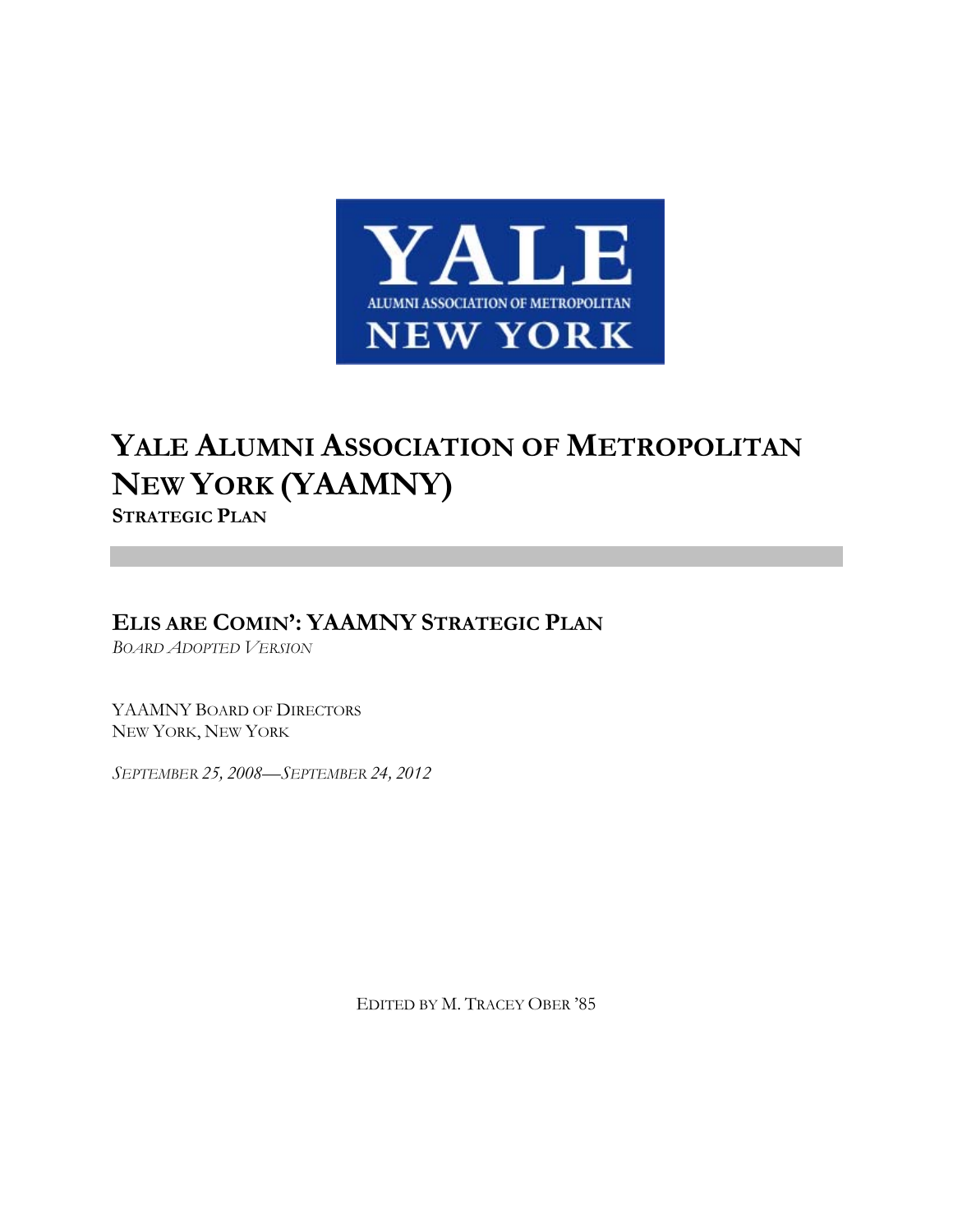# **YALE ALUMNI ASSOCIATION OF METROPOLITAN NEW YORK (YAAMNY)**

**STRATEGIC PLAN**

# **ELIS ARE COMIN': YAAMNY STRATEGIC PLAN**

# **TABLE OF CONTENTS**

\_\_\_\_\_\_\_\_\_\_\_\_\_\_\_\_\_\_\_\_\_\_\_\_\_\_\_\_\_\_\_\_\_\_\_\_\_\_\_\_\_\_\_\_\_\_\_\_\_\_\_\_\_\_\_\_\_\_\_\_\_\_\_\_\_\_\_\_\_\_\_\_\_\_\_\_\_\_

| GOAL ONE: PROMOTE A SENSE OF COMMUNITY FOR ALL YALE ALUMNI IN THE NEW YORK                                  |
|-------------------------------------------------------------------------------------------------------------|
| METROPOLITAN AREA, THROUGH A COMMITMENT TO INCLUSIVENESS, DIVERSITY, AND BROAD                              |
|                                                                                                             |
| Strategy 1.1: Acknowledge and connect up with shared interest groups and other Yale alumni networks 7       |
|                                                                                                             |
| Strategy 1.3: Create and promote participatory communications that energize, engage, and reflect the voice  |
| and verve of a diverse population of alumni spread throughout Metropolitan New York 8                       |
|                                                                                                             |
| GOAL TWO: PROVIDE YALE ALUMNI WITH OPPORTUNITIES TO SHARE THEIR GIFTS, TALENTS, AND                         |
| PASSIONS IN SERVICE TO YALE, METROPOLITAN NEW YORK, AND THE WORLD  10                                       |
| Strategy 2.1: Develop range of service opportunities on a regular basis in Metropolitan New York 10         |
|                                                                                                             |
| Strategy 2.3: Develop sustainable financial model and robust governance structure  11                       |
| Strategy 2.4: Create opportunities for alumni to visit, contribute to, and feel part of the campus in New   |
|                                                                                                             |
| Strategy 2.5: Leverage alumni networks including in existing nonprofit entities and for-profit corporations |
|                                                                                                             |
| GOAL THREE: MELD THE CREATIVE ENERGY, DRIVE, AND CULTURAL RICHNESS OF METROPOLITAN                          |
| NEW YORK WITH YALE'S TRADITION OF INTELLECTUAL EXCELLENCE, PUBLIC SERVICE, AND                              |
|                                                                                                             |
|                                                                                                             |
|                                                                                                             |
|                                                                                                             |
| Strategy 3.4: Provide link to all Yale activities and education opportunities in Metropolitan New York 14   |

#### **CONTACT INFORMATION**

YALE ALUMNI ASSOCIATION OF METROPOLITAN NEW YORK, INC. 50 VANDERBILT AVE, BOX 50 NEW YORK, NY 10017

WWW.YAAMNY.NET ~  $News@YAAMNY.$ NET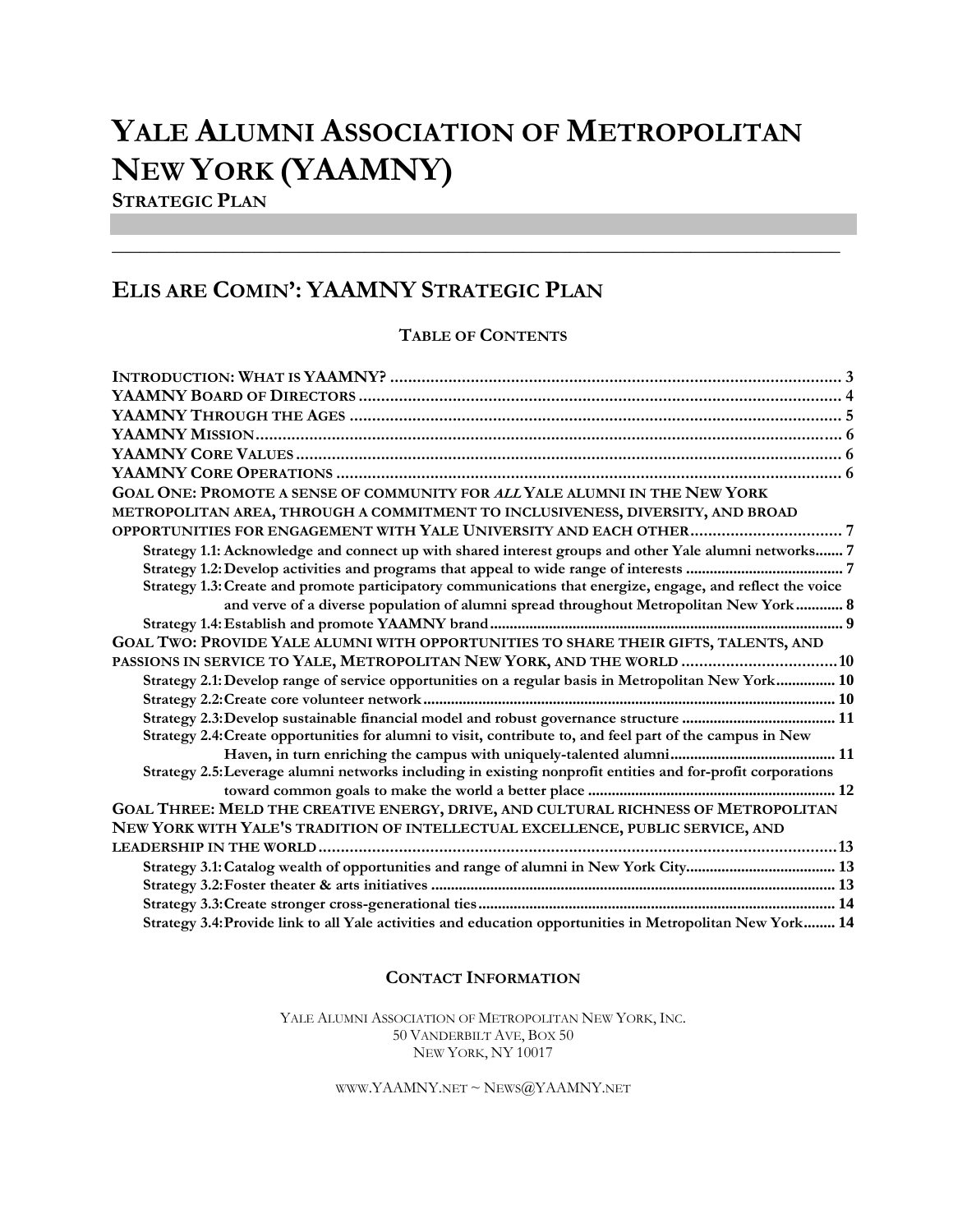#### <span id="page-2-0"></span>**INTRODUCTION: WHAT IS YAAMNY?**

For two decades, the Yale Alumni Association of Metropolitan New York or YAAMNY has represented the largest regional population of Yale alumni, yet few know we exist or what we do. With new energy emanating from New Haven as a result of the 2007 AYA Strategic Plan, we decided to answer the question "What is YAAMNY?" with a strategic plan of our own. We set out to wring an opinion from as many of the 14,000 Metropolitan New York alumni as we could to tease out our core values, focus, and purpose.

In recent years, a revitalized YAAMNY has hosted popular social events and created an interactive website and newsletter through the tireless leadership of a couple of key volunteers. They tapped into a growing and increasingly active membership of primarily younger alumni of both Yale College and the graduate and professional schools. They formed an advisory council that evolved into a small board of directors in early 2008 with elected officers responsible for various aspects of the organization.

Alumni attending YAAMNY events and using the website/newsletter saw YAAMNY as a complement to The Yale Club of New York City, but without the financial and time commitment required for members to support and make use of the grand clubhouse in midtown Manhattan. We felt a hunger for more and varied opportunities for Yale alumni to connect with each other in the metropolitan New York area and to make a difference in the local community and the world at large because of that connection.

Then, when offered planning support through the AYA's Major Cities initiative, YAAMNY put out an open call to all metro area alumni for a networking cocktail and Q&A brainstorming session in March 2008 that attracted 125 participants from a broad range of college classes and graduate and professional schools. The group heard from the AYA Executive Director about the AYA's mission to enable alumni to be effective ambassadors for Yale and from YAAMNY's President and Vice President about current activities. A lively discussion generated excitement and buzz as attendees voiced ideas for the future shape of YAAMNY. They filled out comment cards before they left.

Next, a group of 35 interested volunteers – selected to represent a range of experience and activities – met in Tarrytown, New York, in April 2008, for a strategic planning retreat that cataloged YAAMNY's current strengths and weaknesses, existing resources and challenges, and potential opportunities and vision.

YAAMNY rode the wave of enthusiasm building from those events to formally establish a Board of Directors, re-establish the organization's 502(c)3 status, and start on committee work that simultaneously put ideas into action such as creating community service opportunities and continued strategic planning through one-on-one chats with alumni, focus groups, and a population-wide online survey.

Throughout it all, we have been asking ourselves and our fellow metro area New York alumni:

- $\Box$  Why do we do what we do?
- $\Box$  How can we make our community and Yale a better place because we are here?
- $\Box$  How do we reach the broadest range of Yalies and best connect them with each other?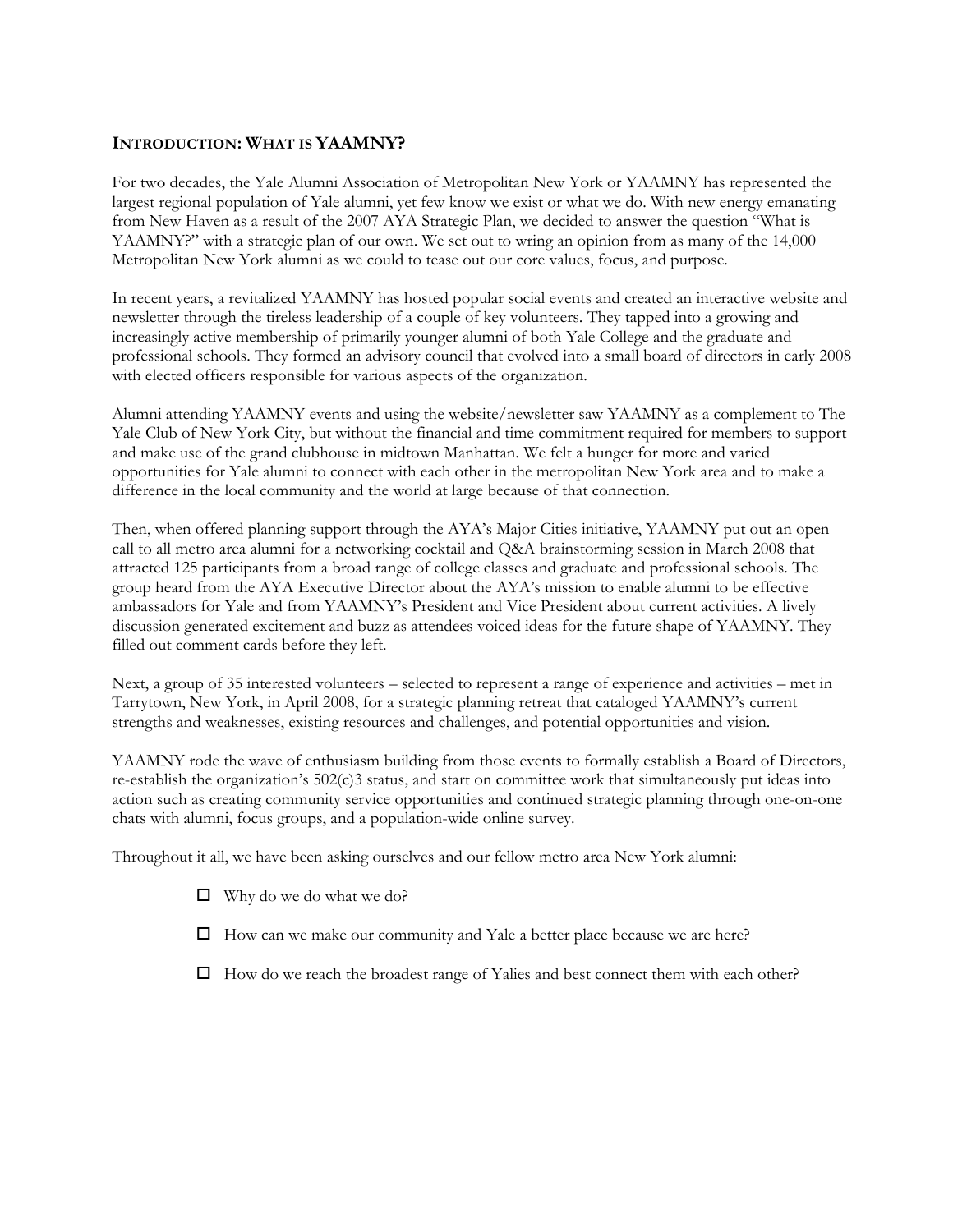<span id="page-3-0"></span>

# **YAAMNY BOARD OF DIRECTORS**

### **Officers**

My Luu '96, President [vacant, Vice President] Rosa Balestrino '92, Secretary M. Tracey Ober '85, Treasurer

# **Members of the Board**

Chad Berkowitz '00, Co-Chair of Educational Programs Committee Jenny Chavira '89, Director for Major Cities (New York & Boston), Association of Yale Alumni Andrew Burgie '87, Co-Chair of Public Service & Social Justice Committee Mike Jacobs '95, Director for Alumni Outreach Audrey Leibovich '97, Co-Chair of Social & Networking Activities Committee Sibile Morency '05, Chair of Arts & Entertainment Committee Anne Nakaoka Moss '77, Co-Chair of Public Service & Social Justice Committee Amanda Taffy '01 MPH, Co-Chair of Public Service & Social Justice Committee Karin Weiner '93, Co-Chair of Educational Programs Committee Pam Weinstock '89, Co-Chair of Social & Networking Activities Committee

# **Former Board Members** (in drafting of Strategic Plan)

Marissa Ain '04, Co-Chair of Social & Networking Activities Committee Ceu Martinez '98 MArch, Co-Chair of Public Service & Social Justice Committee Alberto Molina '92, President Aaron Shipp '96, Vice President John Verrochi Jr.'94 MBA, Director for Graduate & Professional School Alumni Outreach Lorelei Williams '98, Chair of Educational Programs Committee Janet Y. Yang '07, Co-Chair of Social & Networking Activities Committee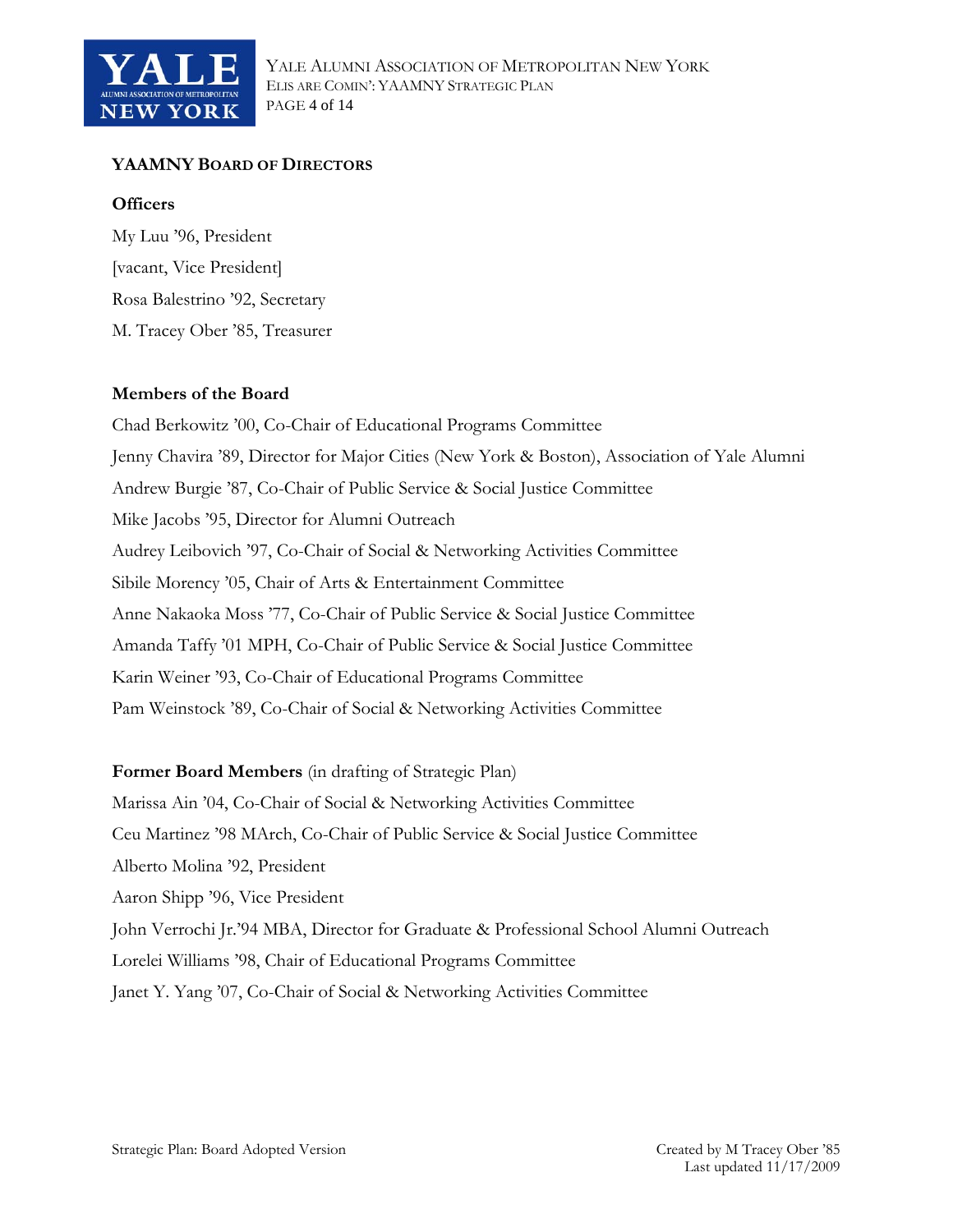<span id="page-4-0"></span>

# **YAAMNY THROUGH THE AGES**

Founders and early officers gave a brief history of YAAMNY from its inception in 1988/89 to the present incarnation at the first strategic planning retreat on April 11-12, 2008, in Tarrytown, New York:

**In 1988/89**, a group of alumni founded YAAMNY with Jerry Fuchs '63 as president. YAAMNY held events at The Yale Club of New York City with little or no budget.

**In the early 1990s**, Tom Fiffer '86 led the YAAMNY board. YAAMNY mailed a quarterly print newsletter to thousands of local alumni, and collected dues of \$25 from several hundred members to support numerous events. Reaching out to alumni became prohibitively expensive under that funding model.

**In 1995**, Amanda Gordon '94 became YAAMNY president. YAAMNY created and sent out an electronic newsletter, mailed from a personal e-mail account. It quickly grew, featuring not only YAAMNY events but other activities involving the Yale community. YAAMNY hosted a lot of events including popular outings to the musical Rent (with 100 alumni in attendance) and to Swan Lake at Lincoln Center.

**In the late 1990s**, YAAMNY took a hard look at its longterm sustainability and considered merging with The Yale Club of New York City and implementing a new membership dues structure. YAAMNY lacked the financial resources to keep mailing a printed newsletter and the technical resources for a strong online presence. But it continued to publish an e-mail newsletter and to host well-attended multicultural and multigenerational events like Jazz at Lincoln Center (including a reception with Winston Marsalis).

**In the 2000s**, Alberto Molina '92 developed the [YAAMNY.net](http://yaamny.net/) website and took over as president. YAAMNY focused on providing an online bulletin board of events and postings from the Yale community in New York City while sending out sporadic electronic newsletters.

**In 2004/05**, YAAMNY appointed My Luu '96 as vice president. She resurrected face-to-face activities, organizing cocktail hours and engaging others who showed an interest in helping out. YAAMNY struggled with a website that needed a better filter because the open, complete access confused visitors and gave alumni too much to choose from. YAAMNY leaders identified the need to create some organization of the website material and also wanted to figured out how to tap into the graduate & professional alumni communities.

**In 2007**, the AYA launched a Strategic Plan that dedicated staff time and resources for the seven clubs and associations, including YAAMNY, identified under the Plan's Major Cities initiative. YAAMNY began reaching out to recruit new volunteers and undertake its own strategic planning.

**In 2008/09**, YAAMNY elected a Board of Directors with officers and active committees; held monthly board meetings; consulted alumni through periodic strategic planning sessions, focus groups, and an online survey; sent out a top-quality bimonthly newsletter; organized dozens of events of all different kinds; and drafted and adopted a four-year Strategic Plan.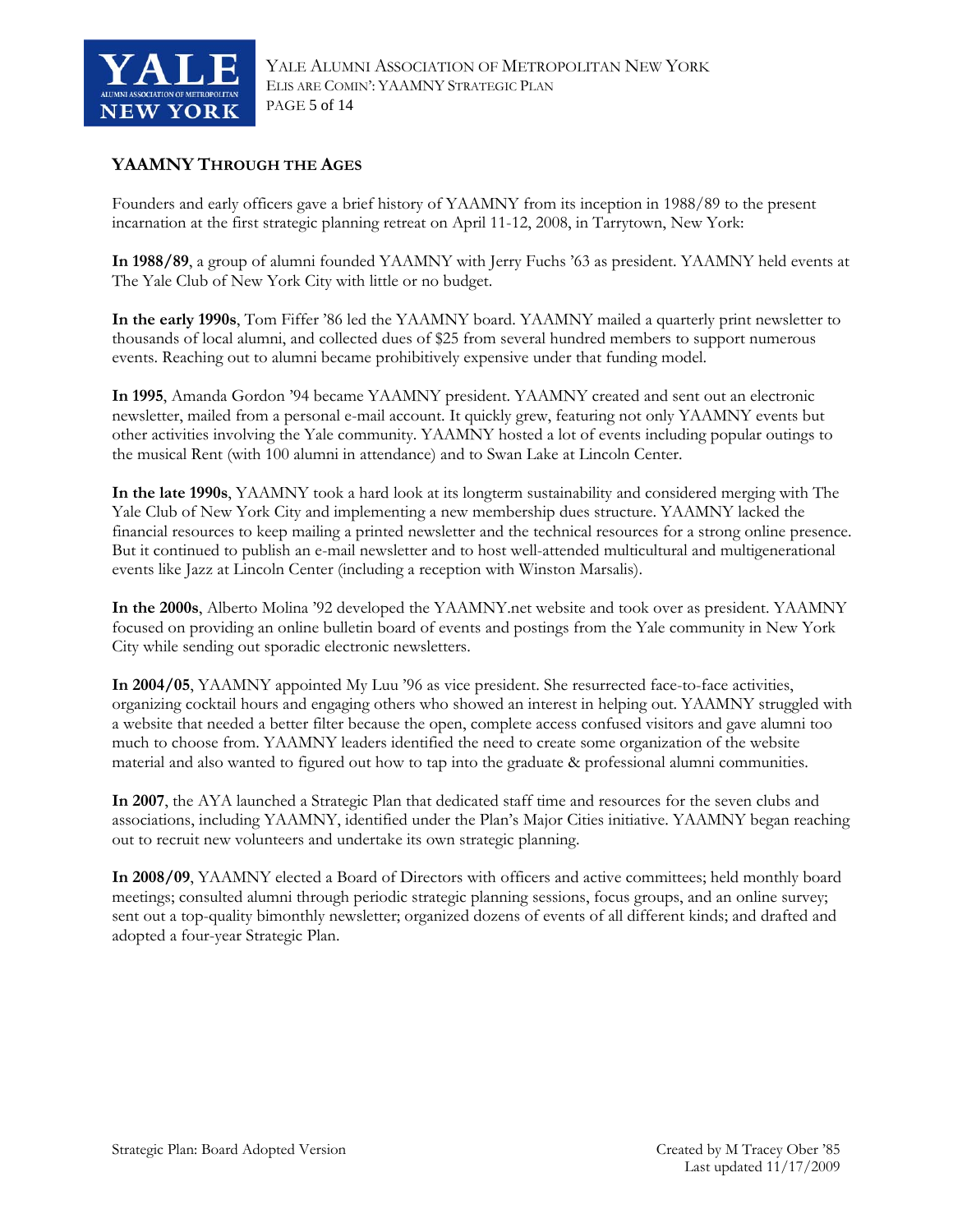<span id="page-5-0"></span>

# **YAAMNY MISSION**

**YAAMNY** is a volunteer-based nonprofit organization committed to providing opportunities for *all* Yale alumni in the New York metropolitan area to connect and make a positive impact in the community and society at large through a range of artistic, cultural, educational, leadership, professional development, public service, social justice, and social networking activities that tap the treasures of both New York City and Yale University.

# **YAAMNY CORE VALUES**

#### **Community**

YAAMNY leverages the individual spirit and talents of Yale alumni to build a vibrant and involved community throughout Metropolitan New York, drawing on all alumni regardless of income, profession, age, ethnicity, religion, sex, sexual orientation, family status, or Yale affiliation.

#### **Creativity & Innovation**

We give Yale alumni opportunities to showcase creativity and innovation, and endeavor to employ that same spirit of creativity and innovation throughout all YAAMNY programs and offerings.

#### **Empowerment**

YAAMNY provides tools and resources in a climate of openness and inclusiveness for Yale alumni to realize their visions for community engagement, educational enrichment, and public service.

#### **Intellect & Ideas**

YAAMNY stimulates and promotes the intellectual exchange of ideas among Yale alumni through a diverse range of artistic, cultural, educational, and public service initiatives.

#### **Leadership & Inspiration**

We inspire the greater Yale community through our service as alumni volunteer leaders in Metropolitan New York; and inspire our local alumni to leadership in all aspects of their personal, professional, and volunteer lives.

#### **Public Service & Making a Difference**

YAAMNY fosters fellowship among Yale alumni while inspiring and creating public service opportunities in the local community and society at large.

#### **YAAMNY CORE OPERATIONS**

- Facilitate and create opportunities for the exchange of ideas, the appreciation of cultural treasures, professional networking and development, and lifelong learning;
- Support and develop opportunities and programs for our membership to serve our communities and the public interest;
- Serve as a point of contact for Shared Interest/Identity Group (SIG)s and other Yale organizations in the New York metropolitan area;
- Maintain an online center for communication and promotions open to all alumni communities in Metropolitan New York and their diverse enterprises and creative endeavors;
- Develop and maintain a robust governance structure through an active and engaged board of directors, committee leadership, and activity management;
- Work with support from the AYA to develop programmatic, operational, and communications initiatives in our continued pursuit of embodying Yale's mission in the metropolitan New York area.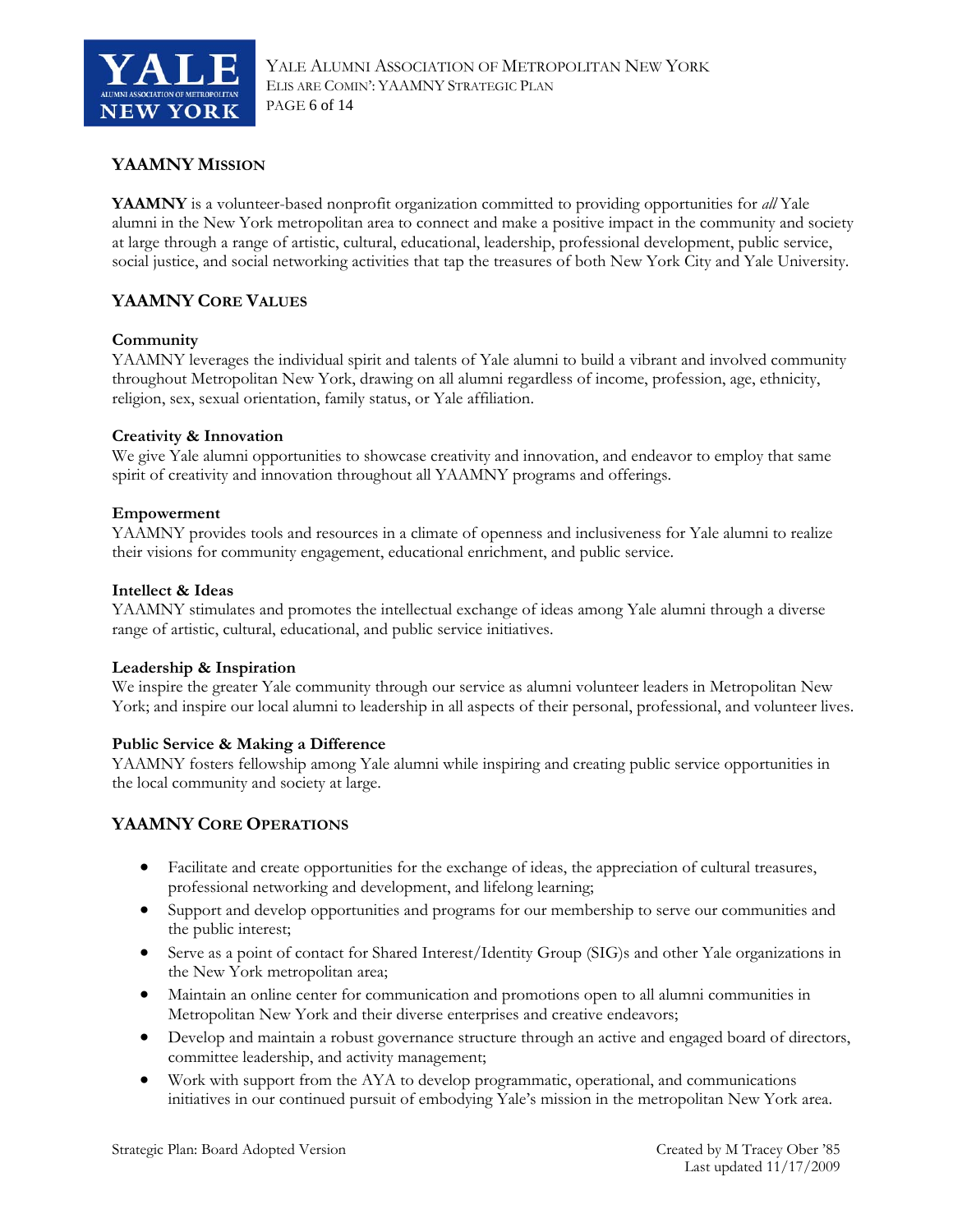<span id="page-6-0"></span>

#### **GOAL ONE**

**Promote a sense of community for all Yale alumni in the New York metropolitan area, through a commitment to inclusiveness, diversity, and broad opportunities for engagement with Yale University and each other** 

#### **Strategy 1.1: Acknowledge and connect up with shared interest groups and other Yale alumni networks**

Yalies find common ground and naturally "click" when they get together, particularly if they meet around a shared interest or activity, or within a shared professional context or identity group. YAAMNY should strive to facilitate these meetings wherever and whenever possible.

*Projects for the next four years* [measured by number/variety of partners]

- 1.1.1 Create comprehensive list of existing alumni groups and networks in New York metropolitan area. With their permission, post to website (www.yaamny.net) with contact information, updated by each organization, and with a reminder sent periodically from YAAMNY. [Y3 (Communications)]
- 1.1.2 Pick five groups a year and form some alliance with each through board liaison, co-sponsorship of activity, link on website, and/or invitation to YAAMNY committee or event. [Y1-4 ML (President)]
- 1.1.3 Partner with established SIGs to share ideas, co-sponsor activities, and piggyback on boards and committees through liaison members. Assign Board members to act as liaisons with specific SIGS. [Y1 ML (President)]

#### **Strategy 1.2: Develop activities and programs that appeal to wide range of interests**

YAAMNY should seek out sustainable, quality programs and activities that cover as many bases as possible: younger, older, middle-aged; working, freelance, or not working; families or no kids; single or partnered up; all sexual orientations; all ethnic/racial/religious groups; a wide range of intellectual & professional interests, outside interests, volunteer interests, and embracing alumni from all Yale schools and degree programs, and living in all boroughs of New York City, plus parents, spouses, and friends.

*Projects for the next four years* [measured by number/variety/location of sustainable activities]

- 1.2.1 Empower and enable groups of Yale alumni with similar interests to meet one another on a regular basis with a specific purpose. Apart from unstructured happy hour cocktail parties, YAAMNY will analyze recurring posts to the website and use survey/focus group feedback to foster interested volunteers to create such focused groups as:
	- a. theater outings [Y2 SM (A&E)],
	- b. sports and outdoor activities [Y2 MJ (Outreach)/ML (President)],
	- c. language tables [Y3-4],
	- d. speed dating/networking [Y2 AL (Networking)],
	- e. wine/cheese tasting [Y2 PW (Social)],
	- f. casual dinners in rotating locations [Y2 PW (Social)].
- 1.2.2 Launch a task force of alumni with families to determine what programs are desired and develop family-oriented initiatives accordingly. Online survey showed 16 percent interested in family events. Recruit YAAMNY Board/committee members with families. [Y2 MJ (Outreach)]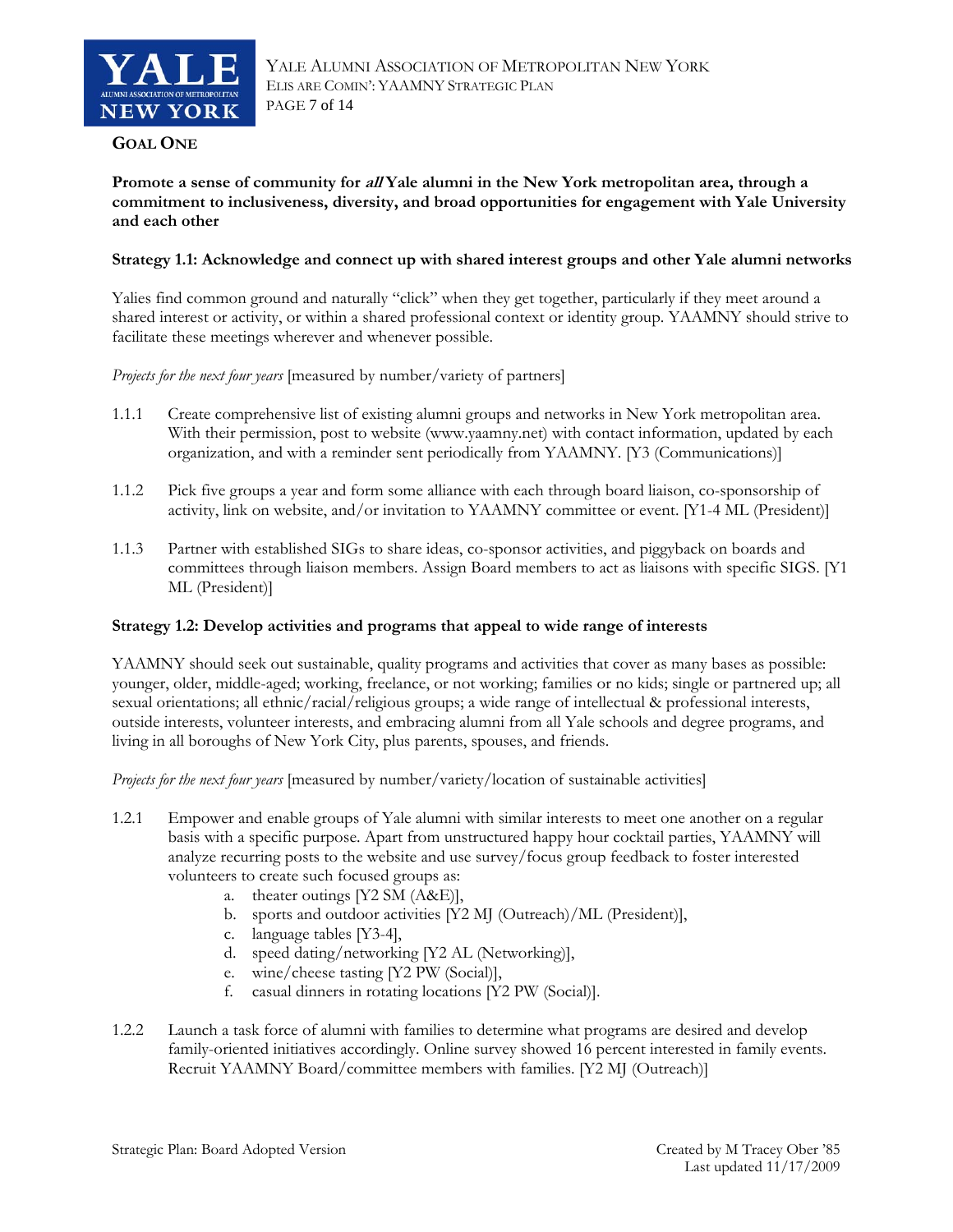<span id="page-7-0"></span>

- 1.2.3 Use feedback from focus groups and surveys to reach out to retired alumni with programming aimed at engaging that population while building cross-generational ties. Recruit retirees as YAAMNY Board/committee members. [Y1 AS/MJ (Outreach-feedback) Y2 AL/PW (Social & Networking-add activities)]
- 1.2.4 Continue to host and co-sponsor with SIGs and other Ivy alumni groups social gatherings and mixers that appeal to alumni from Yale College and all graduate and professional schools. Include name tags to ID Yale graduates by degree/year. Target specific alumni subsets based on age or grad school population at rotating events (e.g. Happy Hour for 90s Alumni). Use YAAMNY banner to facilitate Yale-Yale connections. [Y1-4 AL/PW (Social & Networking)]
- 1.2.5 Create sustainable educational and intellectual programs of various sorts: one-day or multi-day conferences, seminars, lectures, panels, campus trips, etc. Consider a mix of YAAMNY-created events and partnerships with existing venues, SIG events, faculty programs, etc. [Y1-4 CB/KW (Education)]
- 1.2.6 Launch programming that strengthens the Yale community in New York City by stimulating thought and discussion on today's most pressing issues. Provide access to Yale alumni, professors, and other leaders from a broad variety of fields. [Y1-4 CB/KW (Education)]
- 1.2.7 Reach out to graduate and professional school alumni associations and co-sponsor regular professional networking events and social gatherings. Recruit Yale graduate and professional school alumni as YAAMNY Board/committee members. [Y1 ML/MJ (Outreach) Y2 AL/PW (Social & Networking)]

#### **Strategy 1.3: Create and promote participatory communications that energize, engage, and reflect the voice and verve of a diverse population of alumni spread throughout Metropolitan New York**

The YAAMNY online community remained robust and active during a fallow period of leadership, indicating that a participatory website can connect Yale alumni with minimal oversight. Interactive communications will continue to be of enormous value in linking up busy New Yorkers to specific events and to each other. The website should be attractive, compelling, and simple to use. Alumni should be easily able to advertise and/or locate activities and opportunities of interest to them. In addition, YAAMNY should offer in-person feedback opportunities (such as focus groups) on a regular basis and continuously explore other social networking sites.

*Projects for the next four years* [measured by website traffic/number postings/newsletter open rates/number at focus groups/survey results]

- 1.3.1 Extend participatory reach and inclusiveness of online community by offering face-to-face feedback opportunities and report back to population on annual basis: [Y1 MJ (Outreach) MTO (Strategic Plan)]
	- (a) Host quarterly focus groups at rotating locations and times;
	- (b) Collect alumni feedback from online survey;
	- (c) Continue to recruit through one-on-one interviews;
	- (d) Gather data at every event.
- 1.3.2 Explore and utilize other online social networking options like Facebook, Twitter, Linked In, and Listservs. [Y1-2 MA/AL/PW (Social) MJ (Outreach) MTO (Treasurer)]
- 1.3.3 Create task force to review, revamp, and run website with an eye toward keeping and enhancing the most functional and innovative features, removing what doesn't work, and prioritizing additions: [Y1-2 MJ (Website task force)]
	- (a) Ensure use of Yale name and Yale-related logos in compliance with University policies;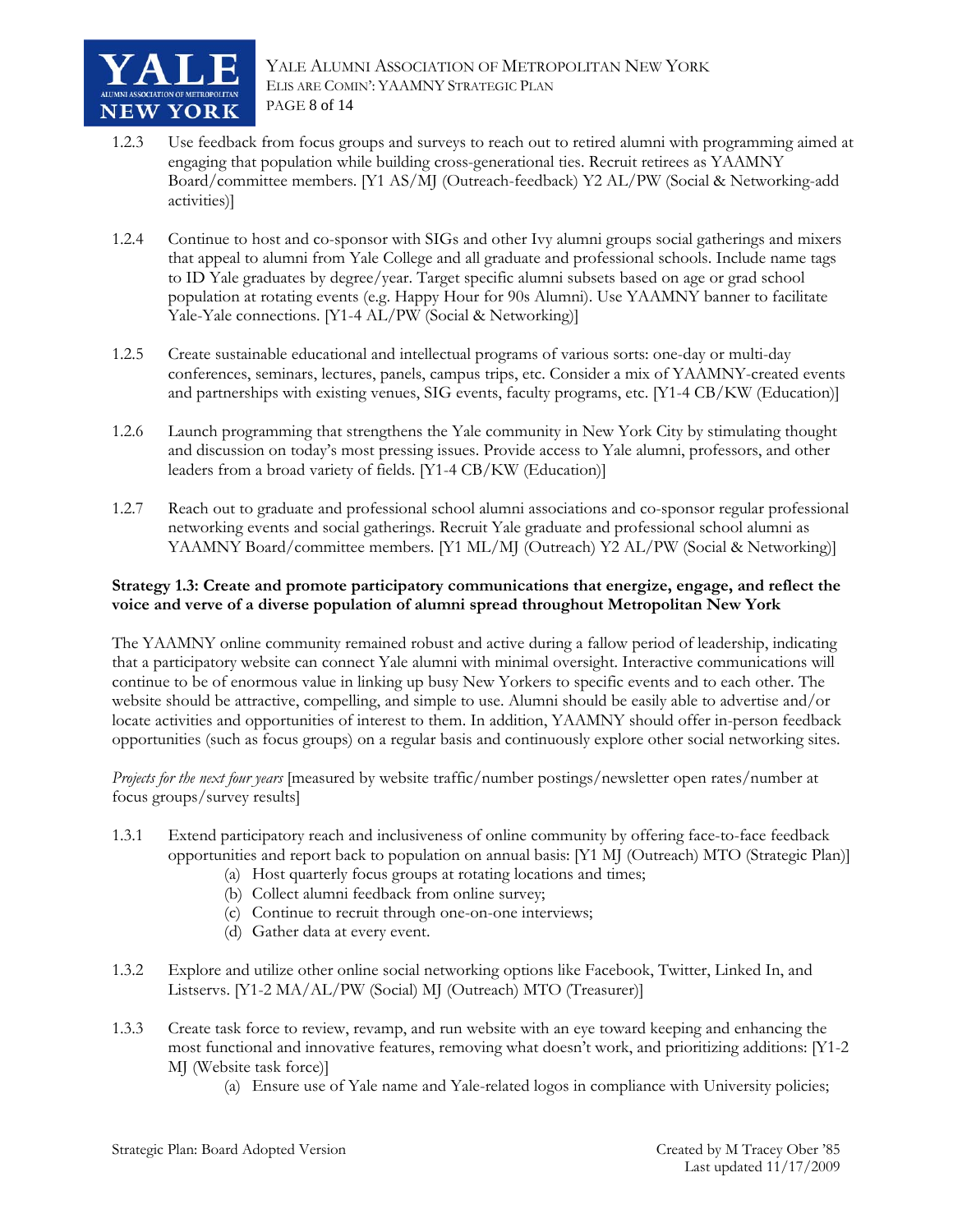<span id="page-8-0"></span>

YALE ALUMNI ASSOCIATION OF METROPOLITAN NEW YORK ELIS ARE COMIN': YAAMNY STRATEGIC PLAN PAGE 9 of 14

- (b) Engage undergrads and/or young (or all) alumni in website and other online community activities through a design contest – sponsored by an established design company ;
- (c) Create blog opportunities and recognize regular contributors;
- (d) Investigate value of website as online destination or "Eli's List" for alumni classifieds;
- (e) Form strategic partnerships with AYA NYC Listserv, YAAMNY Facebook presence, and other alumni-specific communication portals.
- 1.3.4 Enhance existing newsletter based on feedback from alumni surveys and interviews. Establish regular schedule of publication and guidelines for highlighted events and contributions from both Board directors and at-large website postings. [Y1-2 ML (President) JC (AYA)]

#### **Strategy 1.4: Establish and promote YAAMNY brand**

YAAMNY board directors and other aficionados have learned to draw a big breath and rattle off the full and fully awkward name of the organization. In addition, we have become comfortable defining ourselves in terms of what we do and whom we serve, rather than what we are not, specifically, that we are not The Yale Club of New York City with the beautiful building on Vanderbilt (although, as we quickly point out, we encompass Yale Club members who reside/work in Metropolitan New York and offer opportunities that supplement and complement those provided by The Yale Club of New York City). We offer a lot and could reach one of the world's most, if not the most, dynamic, yet underserved populations of Yale alumni. We need to boil that elevator speech down to one line with a clean, clear graphic and make sure every Yale graduate living in the City or just passing through knows who we are and where to connect with us.

*Projects for the next four years* [measured by published documents]

- 1.4.1 Brainstorm statements on Mission and Core Values and rework as necessary. [Y1 MTO/Board (Strategic Plan)]
- 1.4.2 Create logo and taglines based on revised Mission and Core Values statements perhaps through YAAMNY-wide "contest" with initial Board selection, public online voting (like *The New Yorker* cartoon caption contest), and appropriate "prize" and recognition. [Y1 MJ/Board (Outreach-Logo)]
- 1.4.3 Set up public relations strategy to market YAAMNY to alumni and potential financial, educational, and service project sponsors. Develop one-pager "About YAAMNY", create business cards, collect marketing data from event attendees and systematically follow-up. [Y2 MJ (Outreach) AB (Public Service) MTO (Treasurer) RB (Secretary) JC (AYA)]
- 1.4.4 Define YAAMNY brand event for newsletter and website: what does it look like, what special promotion does it get, why should alumni be interested, and how do we recognize it. [Y1 MJ/MTO (Best Practices/Strategic Plan)]
- 1.4.5 Publish YAAMNY Annual Report as online PDF with highlights, events, community service activities, work of committees, pictures, testimonials, alumni profiles, financial accounting, statistics on attendance and website traffic, and opportunities for engagement. [Y2-4 ML/MTO (Communications)]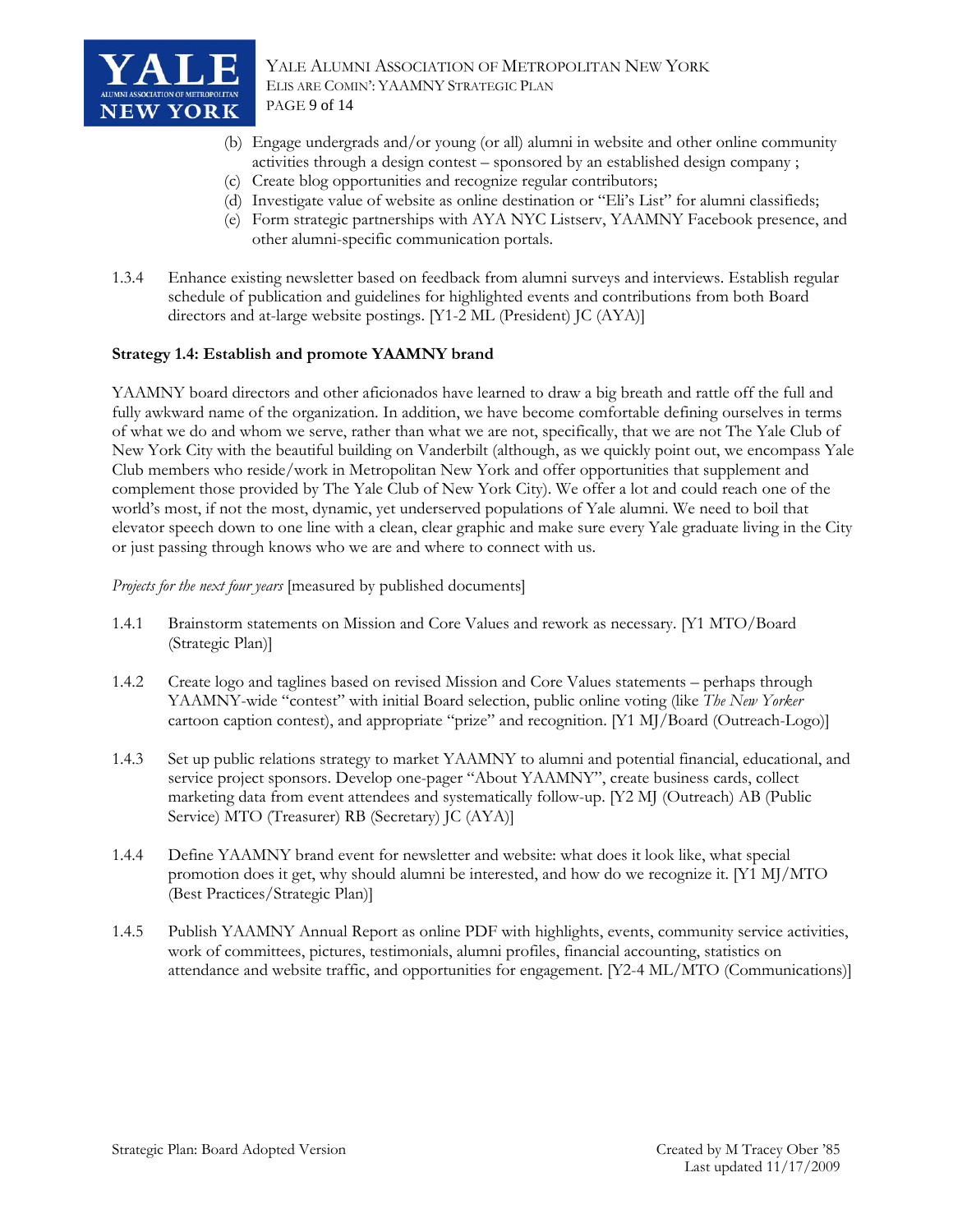<span id="page-9-0"></span>

#### **GOAL TWO**

**Provide Yale alumni with opportunities to share their gifts, talents, and passions in service to Yale, Metropolitan New York, and the world** 

#### **Strategy 2.1: Develop range of service opportunities on a regular basis in Metropolitan New York**

YAAMNY embraces Yale's long tradition of public service by providing volunteer opportunities that range from shorter to longer time commitments and that encompass various levels of expertise.

*Projects for the next four years* [measured by number of events produced/partnerships established]

- 2.1.1. Establish a public service and social justice committee made up of area alumni with a commitment to community service. [Y1 AT (Public Service)]
- 2.1.2. Develop partnerships with New York area social service organizations, with a focus on those with Yale alumni connections, such as alumni board members or staff. [Y1 AT/CM/ANM/AB (Public Service) RB (Secretary)]
- 2.1.3. Create monthly volunteer service activities and other social justice projects. [Y1-2 AT/CM/ANM/AB (Public Service)]
- 2.1.4. Join Yale Day of Service and develop 800 one-day volunteer opportunities in cooperation with Yale Club of New York and Yale Club of Queens. [Y1 AT/CM (Public Service)]
- 2.1.5. Explore joint venture service or social justice projects with other Yale clubs or associations. [Y1 AT/KW (Social Justice)]
- 2.1.6. Promote AYA's service tours through YAAMNY's publicity channels and networks of volunteers. [Y2 ANM (Public Service)]

#### **Strategy 2.2: Create core volunteer network**

The most effective way to create community is through engagement of alumni in activities and programs that they help develop. YAAMNY should actively recruit volunteers by offering concrete, specific opportunities with a variety of clear commitments in terms of time, talent, and treasure.

*Projects for the next four years* [measured by number of volunteers/opportunities]

- 2.2.1 Actively seek out and recruit potential alumni leaders in metro New York to join the YAAMNY Board of Directors or Advisory Council, offering a clear set of roles and responsibilities with term limits, a transparent nominating and election process, and development opportunities through retreats, workshops, and AYA Assembly attendance. [Y1-2 ML (President) AS/MJ (Outreach) JC (AYA)]
- 2.2.2 Establish committees led by Board members to focus on YAAMNY operational areas. Promote committee opportunities at all activities and in a prominent place on the website with easy contact or sign up information and links to pages describing current openings and tasks. [Y1 ML (President) JC (AYA)]
- 2.2.3 Brainstorm ideas and incorporate input from Board retreats, focus groups, alumni survey, and one-onone interviews to update Strategic Plan and keep YAAMNY sustainable [Y1 MTO (Strategic Plan)]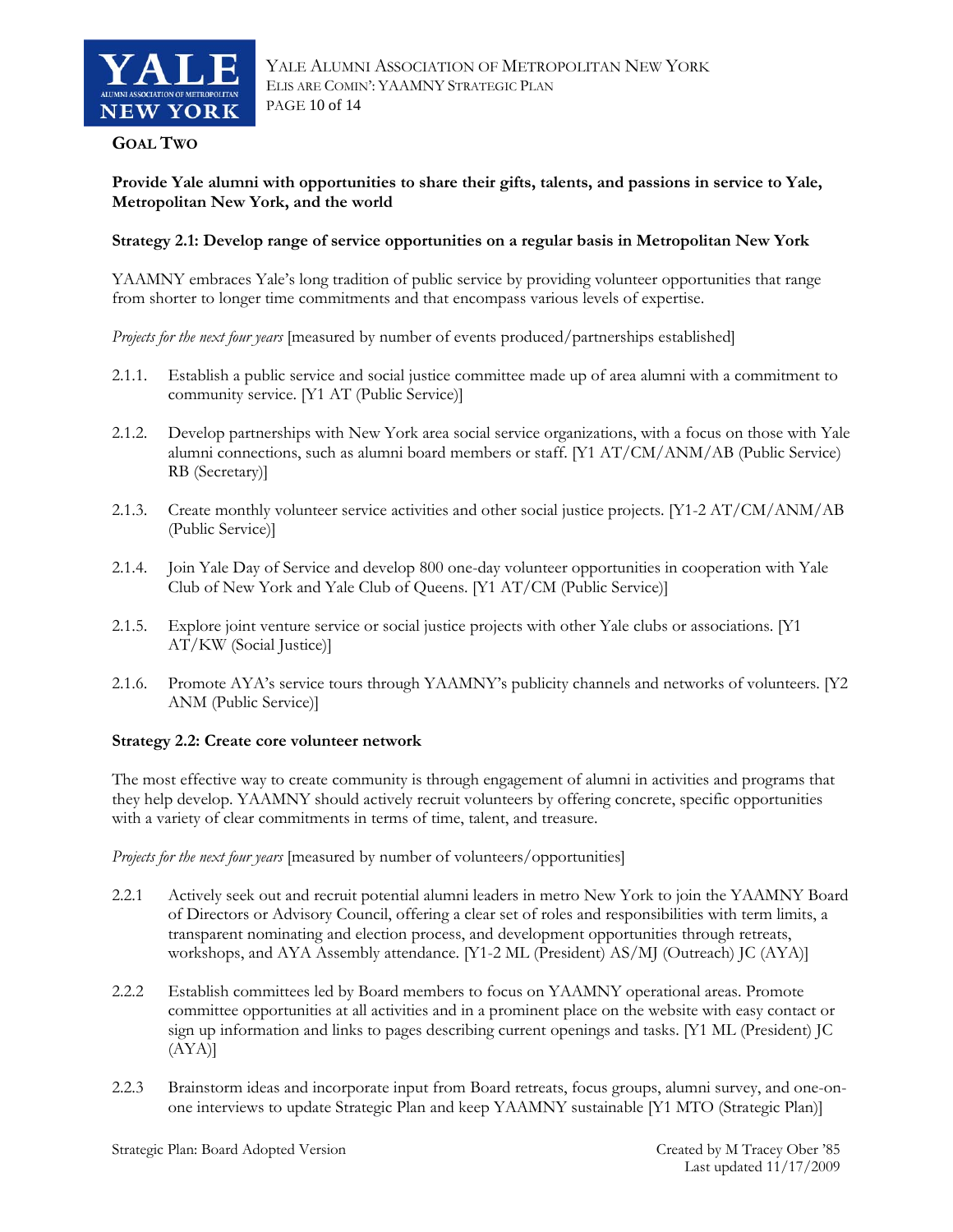<span id="page-10-0"></span>

- 2.2.4 Add a "Get Involved" button to website and newsletters with a link to an interactive page of volunteer opportunities. [Y1-2 MJ (Outreach) JC (AYA)]
- 2.2.5 Offer an annual volunteer celebration event with special recognition and awards for outstanding service. [Y1-2 ML (President) JC (AYA)]
- 2.2.6 Put together a YAAMNY Board Orientation Kit with outlines of best practices, director bios, bylaws, committee descriptions, event instructions, etc. [Y1 MJ (Outreach)]

#### **Strategy 2.3: Develop sustainable financial model and robust governance structure**

To build trust and ensure sustainability, YAAMNY should establish transparent and viable governance and funding structures based on the values established in our statements of Mission and Core Values.

*Projects for the next four years* [measured by documentation/income produced]

- 2.3.1 Set regular, monthly meeting schedule for Board of Directors, keep meeting minutes, and include regular reports by officers and committee chairs. [Y1-4 ML (President) RB (Secretary)]
- 2.3.2 Solicit annual goals from Board and follow up to help Directors achieve goals. [Y1-4 ML (President)]
- 2.3.3 Establish clear and compelling bylaws with policies on Board succession, etc., to ensure future viability. [Y2 ML (President) RB (Secretary) MTO (Treasurer)]
- 2.3.4 Establish a transparent and accountable budget process for officers and committee chairs. [Y2 MTO (Treasurer)]
- 2.3.5 Set up system of corporate sponsorships for in-kind donations of catering, event locations, raffle items, etc. in exchange for publicity and promotion through YAAMNY publications. [Y2 RB (Secretary)]
- 2.3.6 Develop fundraising strategy through Board and member annual appeal, partnership relationships, sponsorships, and event fees. [Y1-2 MTO (Treasurer)]
- 2.3.7 Develop guidelines for event fees [Y1-2 RB (Secretary) MTO (Treasurer)]

#### **Strategy 2.4: Create opportunities for alumni to visit, contribute to, and feel part of the campus in New Haven, in turn enriching the campus with uniquely-talented alumni**

YAAMNY, with its proximity to New Haven and access to a pool of unusually talented and accomplished alumni, can serve the campus community and in turn help alumni feel connected to the student body, the faculty, and Yale's rich resources.

*Projects for the next four years* [measured by number of students contacted/partnerships created/events produced]

- 2.4.1 Partner with New York City's various Alumni Schools Committees to provide avenue for service through work with Yale's Office of Undergraduate Admissions. [Y2 MJ (Outreach) JC (AYA)]
- 2.4.2 Organize road trips to New Haven for concerts, art exhibits, sports events, etc. with an opportunity for students and alumni to meet and interact. [Y1-4 (Education/A&E/Public Service)]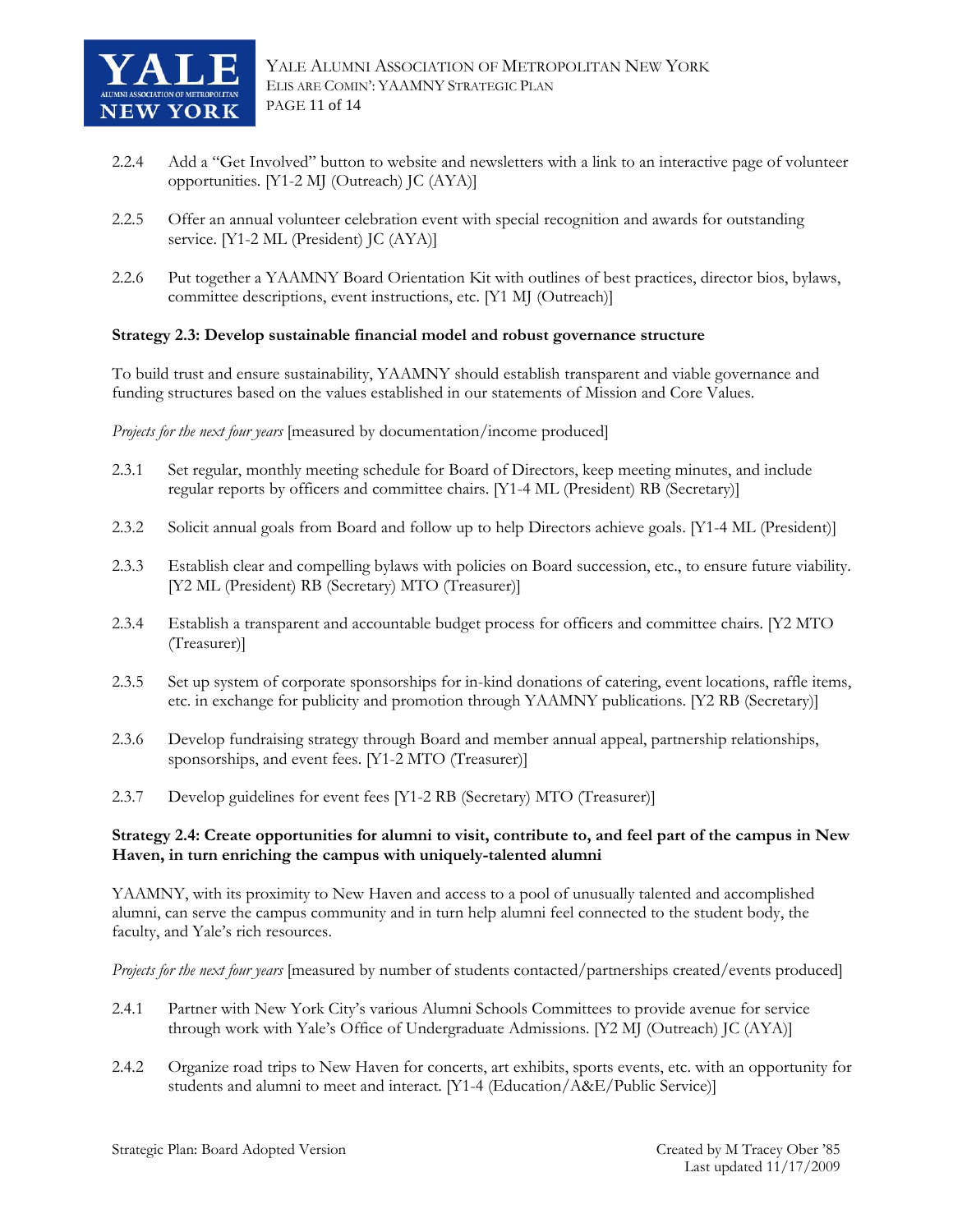<span id="page-11-0"></span>

- 2.4.3 Invite Yale professors to New York to lecture and share ideas at seminars, luncheons, and other alumni events; and reciprocate with alumni as guest lecturers, critics, artists, fellows, etc., in New Haven. [Y1-2 CB/KW (Education)]
- 2.4.4 Partner with Dwight Hall, Bulldogs program, and AYA Community Service Summer Fellowships to offer student internship and volunteer service opportunities. [Y1-4 (Education/Public Service)]
- 2.4.5 Create outreach plan, possibly in partnership with Undergraduate Career Services, to connect with current students, including G&P students, who are studying or working in New York City in the summers. [Y1-2 AL(Networking)]

#### **Strategy 2.5**: **Leverage alumni networks including in existing nonprofit entities and for-profit corporations toward common goals to make the world a better place**

To borrow a mission statement phrase from our fellow alumni in DC, we as Yale graduates have the power, ability, and obligation to transform the world around us for the better. YAAMNY can and should make that happen for Metropolitan New York alumni through encouraging out-of-the-box ideas, fostering unusual or uniquely Yale connections among alumni, and offering opportunities for brainstorming and exchange of ideas.

*Projects for the next four years* [measured by number of partnerships created]

- 2.4.1 Encourage connections among Yale alumni in all arenas of Metropolitan New York, including politics, finance, arts, science, philanthropy, academia, religion, community organizations, etc. to facilitate their ability to build the relationships that will benefit society. [Y1-4 (All Committees)]
- 2.4.2 Consider creating a Yale United Nations based on U.N. being in New York City and develop similar U.N.-inspired exchange programs but among Yale alumni and Yale clubs and associations abroad. [Y2 MRD (AYA-GALE)]
- 2.4.3 Leverage New York City's tradition of philanthropy and a Yale-heavy nonprofit board presence to look at establishing some kind of Yale artistic or intellectual presence in New York, possibly by funding and developing a space for a Yale writers group, artists' collective, and/or pursuit of scholarship library. [Y3-4 (A&E/Education/Public Service/Treasurer)]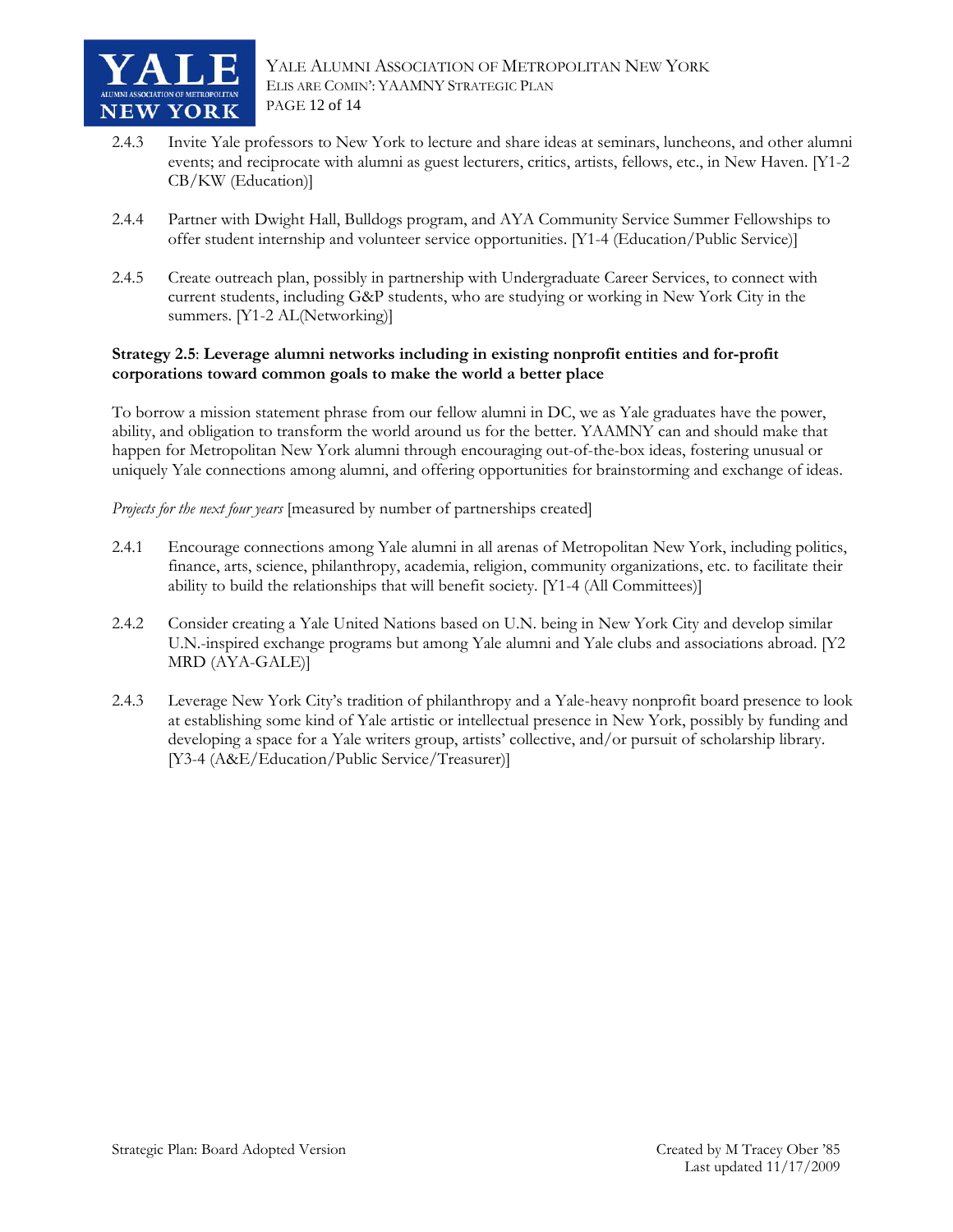<span id="page-12-0"></span>

#### **GOAL THREE**

### **Meld the creative energy, drive, and cultural richness of Metropolitan New York with Yale's tradition of intellectual excellence, public service, and leadership in the world**

#### **Strategy 3.1: Catalog wealth of opportunities and range of alumni in New York City**

A world power and cultural treasure, New York City stands unique among other Yale alumni locations as where the best of the best gravitate in all stages of their careers. While near New Haven's rich resource of students and faculty, New York City also serves as a hub with access to the rest of the world. YAAMNY can offer a solid base to connect transitory alumni like tourists, business travelers, new arrivals, etc., as well as providing an entrance to New York City's wealth of opportunity marked by its inhabitants who are outstanding in almost every area of human endeavor.

*Projects for the next four years* [measured by number of alumni contacted/events produced/documents published]

- 3.1.1 Seek out alumni with expertise in different areas, building a network of YAAMNY sources willing to share their expertise in exchange for access to our vast pool of talented, interested alumni. [Y2 RB (Secretary) CB/KW (Education)]
- 3.1.2 Create a uniquely YAAMNY welcome kit for New York City for recent graduates from all Yale schools and newly arrived alumni of all stages of career. Kit would include specific contacts, clear directions on how to make connections, a list of things to do in the City, and invitations to join YAAMNY committees and activities. [Y1 MJ (Outreach)]
- 3.1.3 Develop two to four events and activities per year that provide unique Yale access. For example, behind the scenes at a Broadway show, locker room visit at the Knicks, or exclusive tour of MoMA. [Y1-4 SM (A&E) AL/PW (Social & Networking)]
- 3.1.4 Position YAAMNY as a first stop or gateway (website plus printed) for Yale alumni living in or visiting Metropolitan New York and offer pages and/or links to all other Yale or Yale alumni organizations, SIGs, events, activities, etc. [Y3 Communications]

#### **Strategy 3.2: Foster theater & arts initiatives**

YAAMNY should capitalize on New York City's prominence and dominance in the arts and Yale's own position as leading arts education with four top-notch graduate schools in art, drama, music, and architecture.

*Projects for the next four years* [measured by number of partners/events produced/opportunities published]

- 3.2.1 Offer programming for both creators-of-art and consumers-of-art, working with other alumni groups like the Yale Alumni Chorus, alumni associations of the graduate arts schools, as well as the Creative Yale Alumni Network (CYAN), and the nascent Theater Arts Initiative SIG. [Y1-2 SM (A&E)]
- 3.2.2 Facilitate connections among Yale alumni artists and those who would like to attend Yale-quality performances, shows, exhibits, and events by posting these types of events on the YAAMNY website and in the newsletter. [Y1 SM (A&E) JC (AYA)]
- 3.2.3 Create database/list of Yalies involved in arts or interested in arts programming. Recruit two new committee members. [Y2 SM (A&E)]